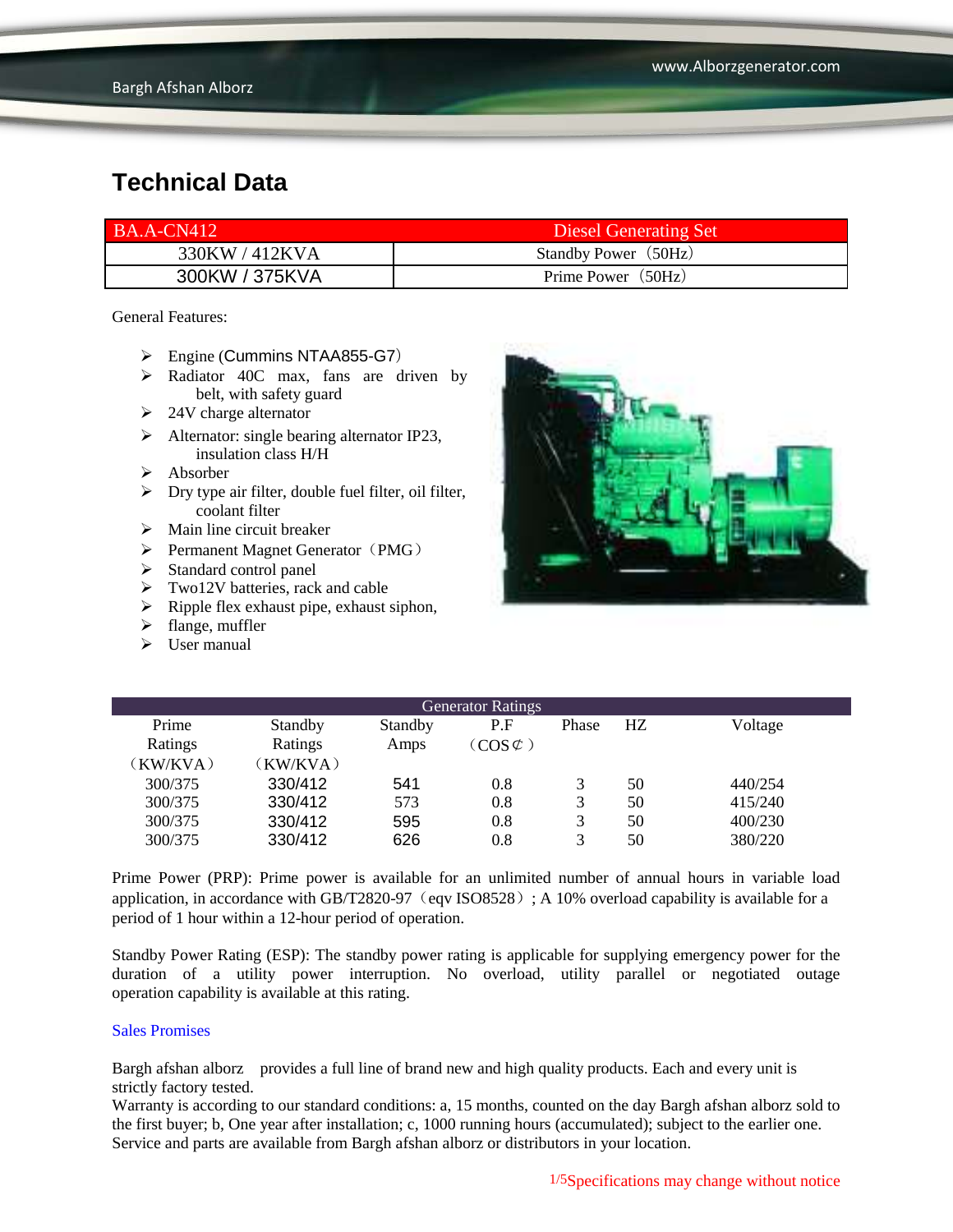| <b>BA.A-CN412</b>                | <b>Diesel Generating Set</b> |  |  |
|----------------------------------|------------------------------|--|--|
|                                  | <b>ENGINE DATA</b>           |  |  |
| Manufacturer / Model:            | Cummins NTAA855-G7, 4-cycle  |  |  |
| Air Intake System:               | Turbo, Air/air cooling       |  |  |
| Fuel System:                     | PT type fuel pump, EFC       |  |  |
| <b>Cylinder Arrangement:</b>     | 6 in line                    |  |  |
| Displacement:                    | 14L                          |  |  |
| Bore and Stroke:                 | 140*152 (mm)                 |  |  |
| <b>Compression Ratio:</b>        | 14.0:1                       |  |  |
| Rated RPM:                       | 1500rpm                      |  |  |
| Max. Standby Power at Rated RPM: | 330KW/448HP                  |  |  |
| Governor Type:                   | Electronic                   |  |  |
|                                  | <b>Exhaust System</b>        |  |  |
| <b>Exhaust Gas Flow:</b>         | 1150L/s                      |  |  |
| <b>Exhaust Temperature:</b>      | 451°C                        |  |  |
| <b>Max Back Pressure:</b>        | 10kPa                        |  |  |
|                                  | Air Intake System            |  |  |
| Max Intake Restriction:          | 6.22kPa                      |  |  |
| Consumption:                     | 510L/s                       |  |  |
| Air Flow:                        | 8180L/s                      |  |  |
|                                  | <b>Fuel System</b>           |  |  |
| 100% (Prime Power) Load:         | 78 L/h                       |  |  |
|                                  | Oil System                   |  |  |
| Total Oil Capacity:              | 38.6L                        |  |  |
| Oil Consumption:                 | 0.24L/h                      |  |  |
| Engine Oil Tank Capacity:        | 36L                          |  |  |
| Oil Pressure at Rated RPM:       | 241-345kPa                   |  |  |
| <b>Cooling System</b>            |                              |  |  |
| <b>Total Coolant Capacity:</b>   | 63.9L                        |  |  |
| Thermostat:                      | 82-94°C                      |  |  |
| Max Water Temperature:           | 96°C                         |  |  |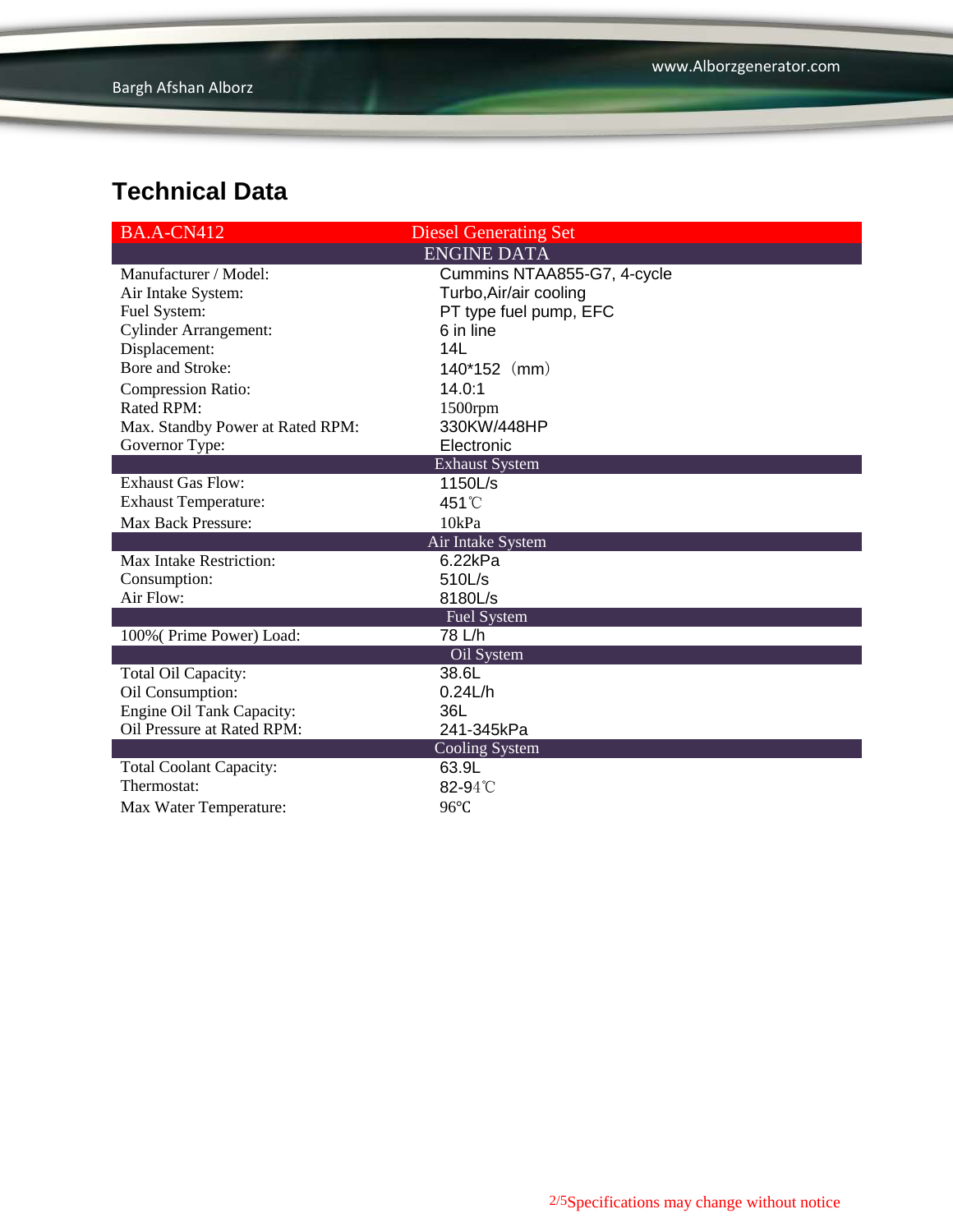| <b>BA.A-CN412</b>                                                                          | <b>Diesel Generating Set</b>             |  |  |  |
|--------------------------------------------------------------------------------------------|------------------------------------------|--|--|--|
| <b>ALTERNATOR SPECIFICATION</b>                                                            |                                          |  |  |  |
|                                                                                            | <b>GENERAL DATA</b>                      |  |  |  |
| Compliance with GB755, BS5000, VDE0530, NEMAMG1-22, IED34-1, CSA22.2 and AS1359 standards. |                                          |  |  |  |
| <b>Alternator Data</b>                                                                     |                                          |  |  |  |
| Number of Phase:                                                                           | 3                                        |  |  |  |
| Connecting Type:                                                                           | 3 Phase and 4 Wires, "Y" type connecting |  |  |  |
| Number of Bearing:                                                                         | 1                                        |  |  |  |
| <b>Power Factor:</b>                                                                       | 0.8                                      |  |  |  |
| Protection Grade:                                                                          | IP23                                     |  |  |  |
| Altitude:                                                                                  | $\leq$ 1000m                             |  |  |  |
| <b>Exciter Type:</b>                                                                       | Brushless, self-exciting                 |  |  |  |
| <b>Insulation Class, Temperature Rise:</b>                                                 | H/H                                      |  |  |  |
| Telephone Influence Factor (TIF):                                                          | $50$                                     |  |  |  |
| THF:                                                                                       | $<$ 2%                                   |  |  |  |
| Voltage Regulation, Steady State:                                                          | $\leq \pm 1\%$                           |  |  |  |
| <b>Alternator Capacity:</b>                                                                | 412KVA                                   |  |  |  |
| <b>Alternator Efficiencies:</b>                                                            | 93%                                      |  |  |  |
| Air Cooling Flow:                                                                          | 0.8 <sub>m3</sub> /s                     |  |  |  |
|                                                                                            | <b>GENERATING SET DATA</b>               |  |  |  |
| <b>Voltage Regulation:</b>                                                                 | $\geq \pm 5\%$                           |  |  |  |
| Voltage Regulation, Stead State:                                                           | $\leq \pm 1\%$                           |  |  |  |
| Sudden Voltage Warp (100% Sudden Reduce):                                                  | $\leq +25\%$                             |  |  |  |
| Sudden Voltage Warp (Sudden Increase):                                                     | $\leq$ -20%                              |  |  |  |
| Voltage Stable Time (100% Sudden Reduce):                                                  | $\leq 6S$                                |  |  |  |
| Voltage Stable Time (Sudden Increase)                                                      | $\leq 6S$                                |  |  |  |
| Frequency Regulation, Stead State:                                                         | $\leq 5\%$                               |  |  |  |
| Frequency Waving:                                                                          | ≤0.5%                                    |  |  |  |
| Sudden Frequency Warp (100% Sudden Reduce):                                                | $\leq +12\%$                             |  |  |  |
| Sudden Frequency Warp (Sudden Increase):                                                   | $\leq$ -10%                              |  |  |  |
| Frequency Recovery Time (100% Sudden Reduce):                                              | $\leq$ 5S                                |  |  |  |
| Frequency Recovery Time (Sudden Increase):                                                 | $\leq$ 5S                                |  |  |  |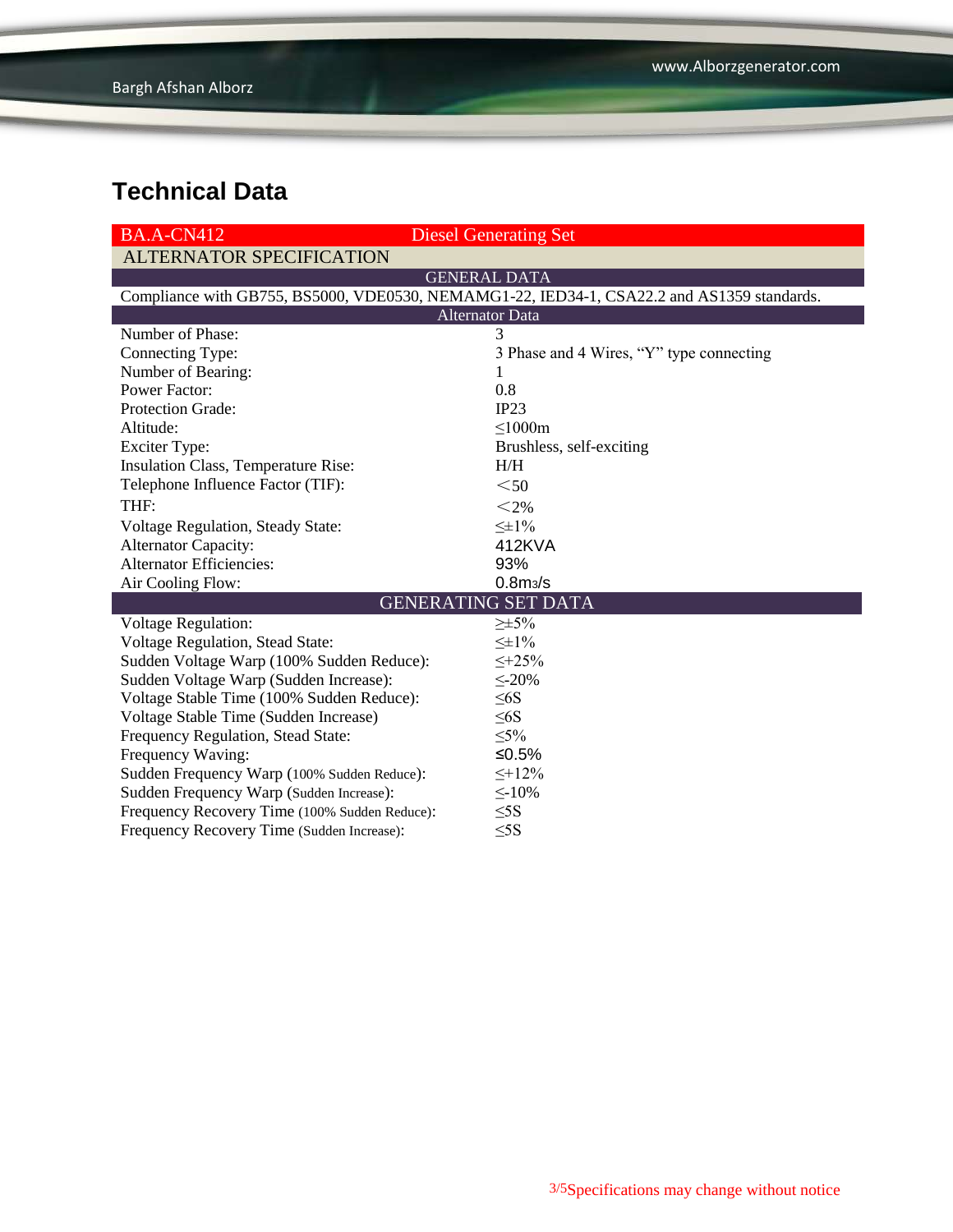| <b>BA.A-CN412</b>                                                      | <b>Diesel Generating Set</b>                                           |                                                                    |
|------------------------------------------------------------------------|------------------------------------------------------------------------|--------------------------------------------------------------------|
| Options                                                                |                                                                        |                                                                    |
| Engine                                                                 | Fuel System                                                            | <b>Control System</b>                                              |
| Heater 2KW & 4KW                                                       | Daily Fuel Tank                                                        | <b>Auto Control Panel</b>                                          |
| Battery Charger 3.5A & 7A                                              | <b>Base Fuel Tank</b>                                                  | Remote Control Panel                                               |
|                                                                        | <b>Water Separator</b>                                                 | <b>Auto Transfer Switch (ATS)</b>                                  |
|                                                                        | <b>Fuel Level Sensor</b>                                               | Paralleling System                                                 |
| Anti Condensation Heater<br>Drop CT (For Paralleling)                  | Rainproof Type<br>Soundproof Type<br><b>Container Type</b>             | <b>Engine Parts Drawing List</b><br><b>Spare Parts</b>             |
| Dimension & Weight                                                     |                                                                        |                                                                    |
| <b>Standard Configuration</b><br>(Open Type)                           | With Base Fuel Tank                                                    | Soundproof Type                                                    |
| Overall Size: 3250 (mm)<br>*1100 $(mm)$ *1850 $(mm)$<br>Weight: 3200kg | Overall Size: 3250 (mm) *1160<br>$(mm)$ *1900 $(mm)$<br>Weight: 3450kg | Overall Size: 4225 (mm) *1460 (mm)<br>)*2150(mm)<br>Weight: 4200kg |